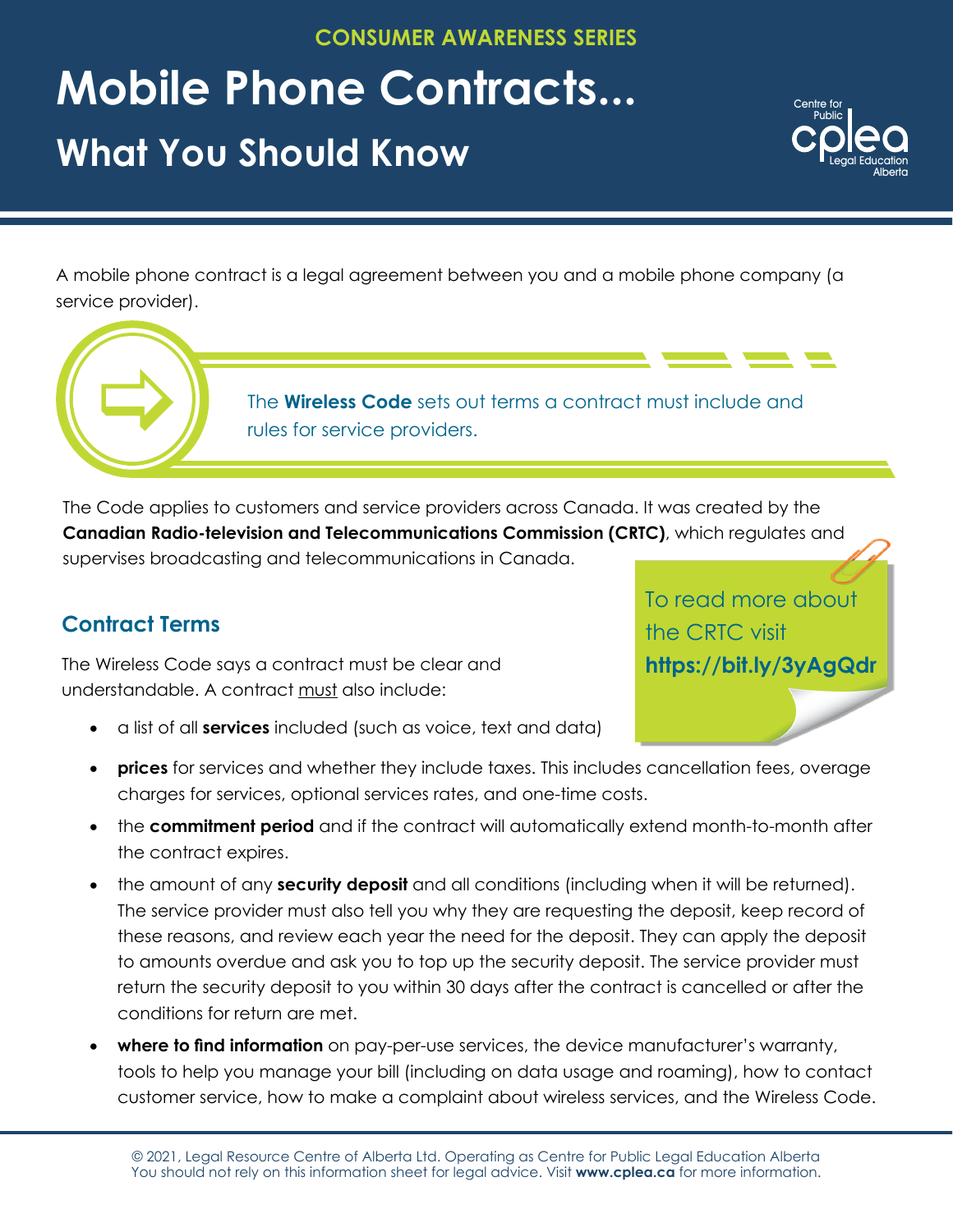

An **overage charge** is a fee for going over the use limits of your contract. **Data roaming charges** apply to voice calls, texts and data you receive or send from outside of your coverage area.

The contract must also include a **Critical Information Summary** as the first pages or a separate document. This Summary must include the key terms of the contract, including monthly charges, any trial period, limits on services you buy on an unlimited basis, etc.

The service provider must give you a **copy of the contract**. (This rule does not apply to pay-as-you-go and prepaid cards.) If you agree to the contract in person, the service provider must give you a copy of the contract right away. If you agree some other way, such as phone or online:

- if you want a paper copy, you must receive it within 15 days of signing the contract, or
- if you want an email copy, you must receive it within one business day after signing the contract.

You may **cancel the contract** within 30 days of receiving it without paying an early cancellation fee or any other penalty if:

- • you do not receive the contract in time, or
- the terms and conditions of the contract are not what you agreed to.

For contracts with an early cancellation fee, you can cancel the contract without penalty during the **trial period** if:

- you have used less than the trial period limits for voice, text and data, and
- you return the device in near-new condition and with original packaging.

The standard trial period is at least 15 days and the limits are half of the monthly plan's usage. Customers with a disability must receive a 30-day trial period with limits twice those of the standard trial period.

If you want to cancel the contract at any other time, you must notify your service provider. You may have to pay a cancellation fee.



There are more rules for service providers when dealing with persons with disabilities, including a longer trial period.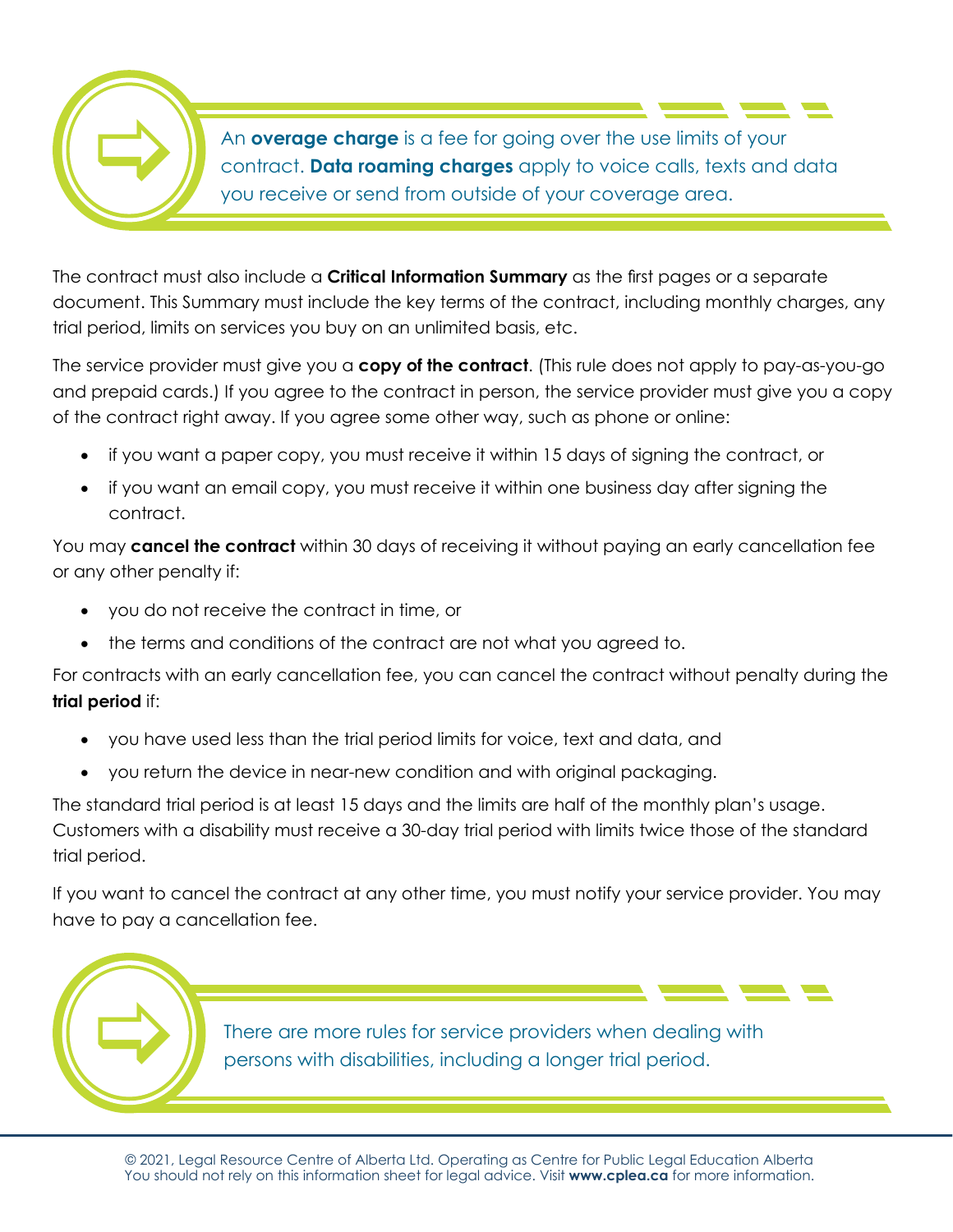### **Rules for Service Providers**

Service providers must:

- • suspend **data overage charges** once they reach \$50 in a single monthly billing cycle unless you agree to pay more
- suspend national and international **data roaming charges** once they reach \$100 in a single billing cycle unless you agree to pay more. They must also let you know, at no charge, if the device is roaming in another country.
- give you at least 90 days' notice before the end of the commitment period saying if the contract will **extend automatically on a month-to-month basis**
- give you any device **unlocked** (meaning it is not locked to the service provider's network)
- tell you about the manufacturer's **warranty** on the device before offering you extended warranty
- • suspend your service at no charge for **lost or stolen devices** after you let them know. You must pay all charges up to that point and the cancellation fee if you cancel the contract. If you find your device, the service provider cannot charge you to restore service.
- suspend charges if your device is being repaired if all the following are true:
	- o You ask for the suspension.
	- o The service provider gave you the device under the contract.
	- o You returned the device to the service provider for repairs.
	- o The device is under the manufacturer's or service provider's warranty.
	- o The service provider did not give you a free replacement device to use during the repair.
	- o You would have to pay an early cancellation fee if you cancelled services.

Service providers cannot:

- • charge overage charges for, or limit the use of, **unlimited services** (unless the limit is clearly set out in the fair use policy)
- **change the key terms of the contract** without your consent unless the change benefits you. A benefit can be reducing the rate or increasing your usage allowance for a single service. They can change the other terms of the contract or related documents (such as privacy policies and fair use policies) after giving you at least 30 days' notice of the change.